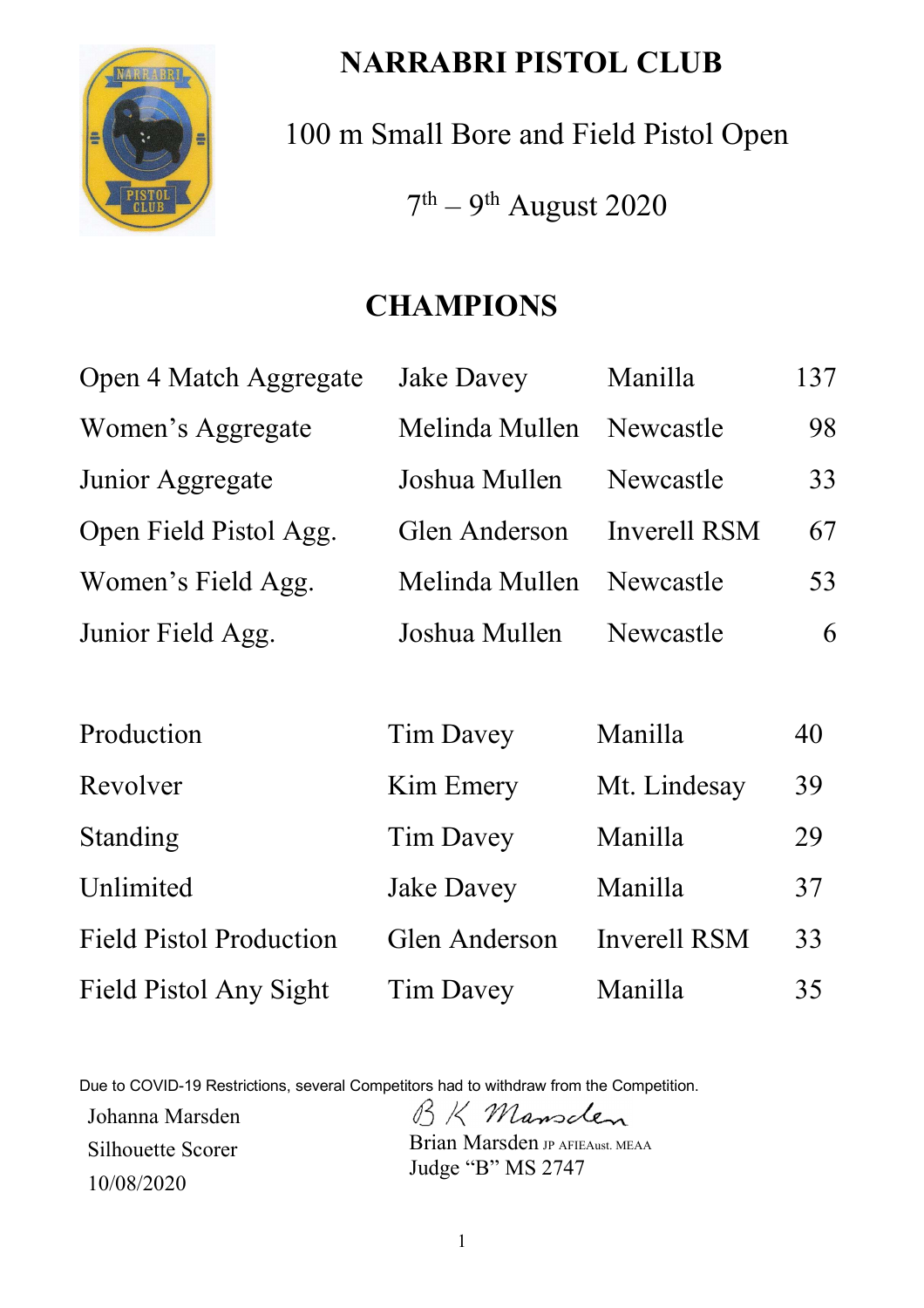## **100m Open Aggregate**

| Aggregate |    | <b>Top Surname</b> | Name    | Club                | Prod | Rev | <b>Stand</b> | Unlim          |
|-----------|----|--------------------|---------|---------------------|------|-----|--------------|----------------|
| 137       | 0  | Davey              | Jake    | Manilla             | 36   | 35  | 29           | 37             |
| 135       |    | Emery              | Kim     | Mt Lindesay         | 40   | 39  | 20           | 36             |
| 132       |    | Anderson           | Glen    | <b>Inverell RSM</b> | 39   | 38  | 20           | 35             |
| 132       | 0  | Anderson           | Tim     | Narrabri            | 37   | 38  | 21           | 36             |
| 132       | 0  | Davey              | Tim     | Manilla             | 40   | 33  | 29           | 30             |
| 119       |    | Anderson           | Jason   | Narrabri            | 36   | 38  | 22           | 23             |
| 115       | 0  | Dawson             | Greg    | Armidale            | 37   | 29  | 22           | 27             |
| 112       | 0. | Ford               | Jack    | Narrabri            | 35   | 35  | 16           | 26             |
| 101       | 0  | Howitt             | Paul    | Newcastle           | 33   | 34  | 18           | 16             |
| 98        | 0  | Mullen             | Melinda | Newcastle           | 32   | 17  | 24           | 25             |
| 85        | 0. | Archibald          | Carmel  | Armidale            | 20   | 24  | 20           | 21             |
| 79        | 0  | Marsden            | Brian   | Newcastle           | 35   | 22  | 22           | $\mathbf{0}$   |
| 75        | 0. | Roberts            | Derek   | Newcastle           | 24   | 24  | 8            | 19             |
| 62        | 0  | Pavlou             | Andy    | Port Macquarie      | 19   | 20  | 8            | 15             |
| 39        | 0  | Molluso            | Vince   | Endeavour           | 18   | 6   | 7            | 8              |
| 33        | 0  | Mullen             | Joshua  | Newcastle           | 13   | 7   | 4            | 9              |
| 32        | 0  | Cutler             | Brian   | Port Macquarie      | 14   | 12  | 4            | $\overline{2}$ |
| 25        | 0  | Dewsbury           | David   | Narrabri            | 0    | 0   | 25           | 0              |
| 24        | 0  | Violi              | Sam     | Endeavour           | 5    | 9   | 8            | $\overline{2}$ |

#### **100m Womens Aggregate**

| <b>Aggregate Top Surname</b> |           | <b>Name</b> | Club      | Prod | Rev | Stand | 'Jnlim ∣ |
|------------------------------|-----------|-------------|-----------|------|-----|-------|----------|
| 98                           | Mullen    | Melinda     | Newcastle | 32   |     | 24    | 25       |
| 85                           | Archibald | Carmel      | Armidale  | 20   | 24  | 20.   |          |

## **100m Juniors Aggregate**

|  | <b>Aggregate Top Surname Name</b> |        | Club      |  | <b>Prod Rev Stand Unlim</b> |  |
|--|-----------------------------------|--------|-----------|--|-----------------------------|--|
|  | 0 Mullen                          | Joshua | Newcastle |  | 13 7 4 9                    |  |

Silhouette Scorer 10/08/2020

Johanna Marsden BK Mansclen

Brian Marsden JP AFIEAust. MEAA Judge "B" MS 2747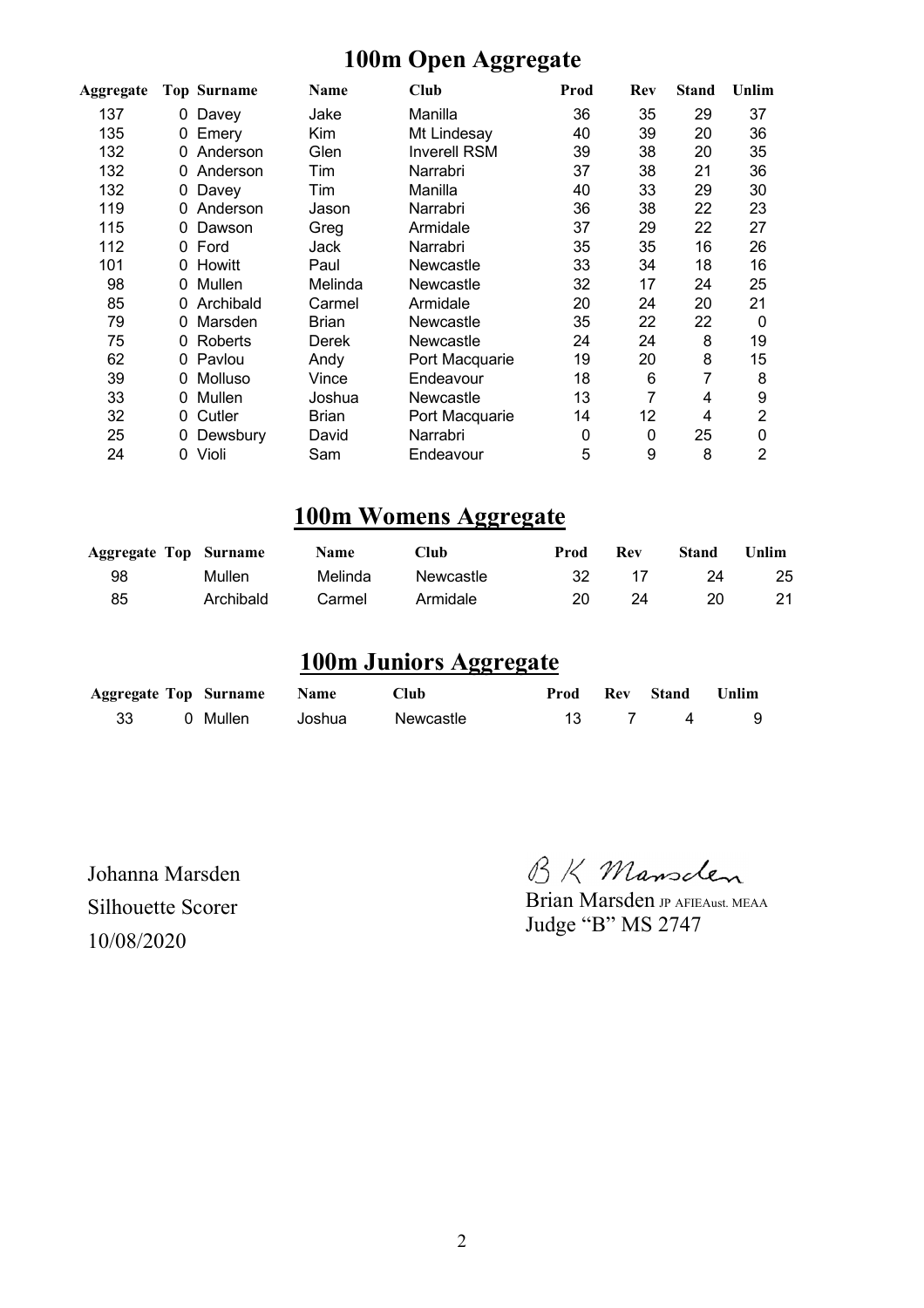## **Field Pistol Aggregate**

| Aggregate | Surname   | Name         | <b>Club</b>         | Production | Any Sight |
|-----------|-----------|--------------|---------------------|------------|-----------|
| 67        | Anderson  | Glen         | <b>Inverell RSM</b> | 33         | 34        |
| 66        | Davey     | Tim          | Manilla             | 31         | 35        |
| 64        | Davey     | Jake         | Manilla             | 31         | 33        |
| 56        | Dawson    | Greg         | Armidale            | 27         | 29        |
| 53        | Mullen    | Melinda      | Newcastle           | 26         | 27        |
| 52        | Anderson  | Tim          | Narrabri            | 27         | 25        |
| 51        | Marsden   | <b>Brian</b> | Newcastle           | 22         | 29        |
| 49        | Emery     | Kim          | Mt Lindesay         | 22         | 27        |
| 45        | Ford      | Jack         | Narrabri            | 21         | 24        |
| 44        | Anderson  | Jason        | Narrabri            | 19         | 25        |
| 40        | Archibald | Carmel       | Armidale            | 17         | 23        |
| 39        | Howitt    | Paul         | Newcastle           | 17         | 22        |
| 27        | Pavlou    | Andy         | Port Macquarie      | 13         | 14        |
| 18        | Roberts   | <b>Derek</b> | Newcastle           | 10         | 8         |
| 7         | Cutler    | <b>Brian</b> | Port Macquarie      |            | 0         |
| 6         | Mullen    | Joshua       | Newcastle           | 3          | 3         |

# **Ladies' Field Pistol Aggregate**

| Aggregate | Surname   | <b>Name</b> | Club      | Production | Any Sight |
|-----------|-----------|-------------|-----------|------------|-----------|
| 53        | Mullen    | Melinda     | Newcastle | 26         | 23        |
| 40        | Archibald | Carmel      | Armidale  | 17         |           |

## **Junior's Field Pistol Aggregate**

| Aggregate | <b>Surname</b> | <b>Name</b> | ⊡ub       | <b>Production</b> Any Sight |   |
|-----------|----------------|-------------|-----------|-----------------------------|---|
| 6         | Mullen         | Joshua      | Newcastle |                             | 3 |

Johanna Marsden Silhouette Scorer 10/08/2020

BK Mansclen

Brian Marsden JP AFIEAust. MEAA Judge "B" MS 2747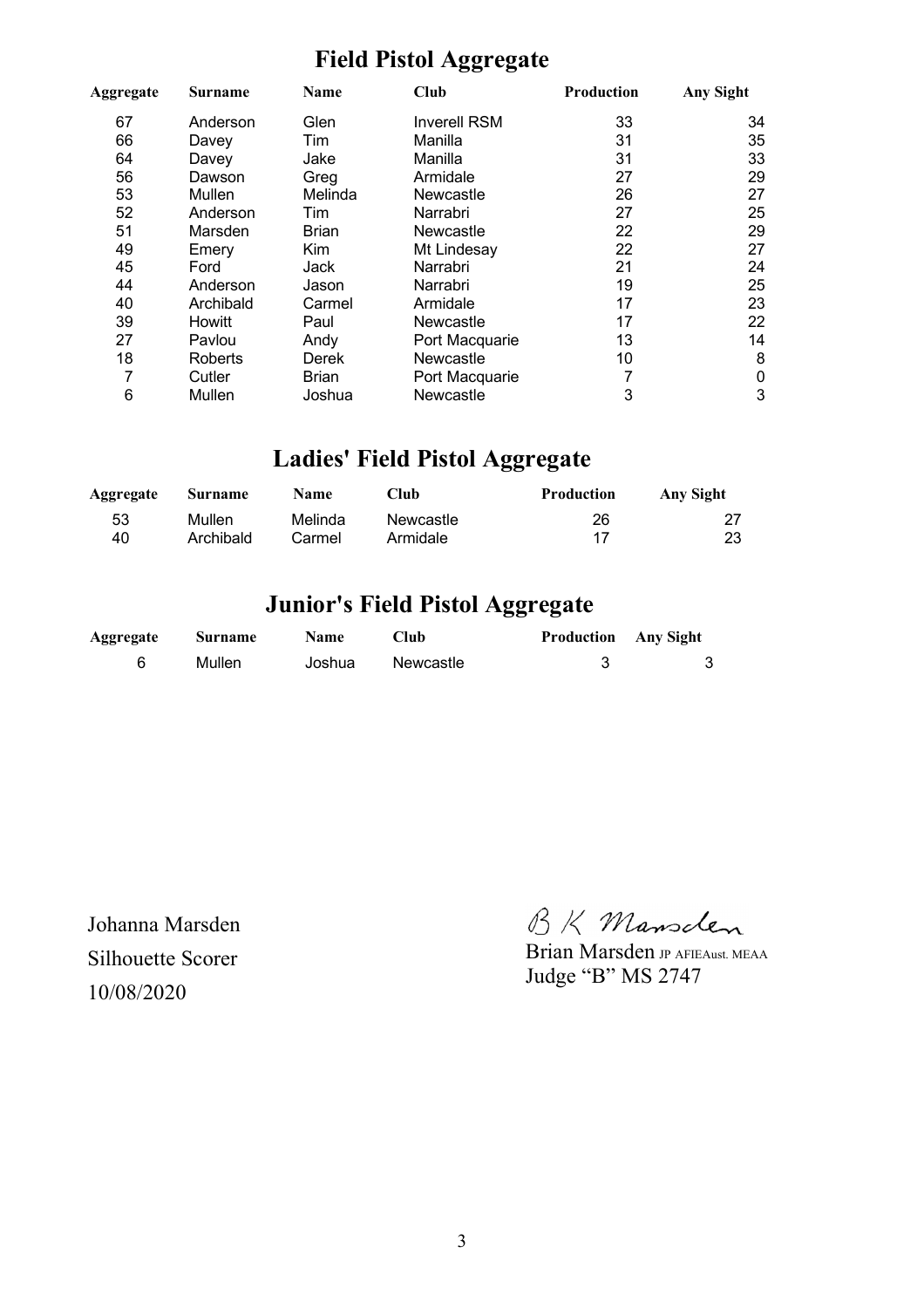## **100m Production Off Gun**

| <b>Name</b>  | <b>Surname</b> | Club                | Grade Grade | <b>Total</b> | <b>Top</b>     |    |    | Chic Pig Turk Ram |                |
|--------------|----------------|---------------------|-------------|--------------|----------------|----|----|-------------------|----------------|
| Tim          | Davey          | Manilla             | <b>INT</b>  | 40           | $\mathbf{1}$   | 10 | 10 | 10                | 10             |
| Kim          | Emery          | Mt Lindesay         | <b>INT</b>  | 40           | $\overline{2}$ | 10 | 10 | 10                | 10             |
| Glen         | Anderson       | <b>Inverell RSM</b> | INT         | 39           |                | 9  | 10 | 10                | 10             |
| Tim          | Anderson       | Narrabri            | <b>INT</b>  | 37           |                | 10 | 9  | 8                 | 10             |
| Greg         | Dawson         | Armidale            | AAA         | 37           |                | 10 | 10 | 8                 | 9              |
| Jake         | Davey          | Manilla             | INT         | 36           |                | 10 | 10 | 6                 | 10             |
| Jason        | Anderson       | Narrabri            | <b>INT</b>  | 36           |                | 10 | 9  | 8                 | 9              |
| <b>Brian</b> | Marsden        | Newcastle           | AAA         | 35           |                | 8  | 9  | 8                 | 10             |
| Jack         | Ford           | Narrabri            | AAA         | 35           |                | 10 | 9  | 9                 | 7              |
| Paul         | Howitt         | Newcastle           | AAA         | 33           |                | 8  | 10 | 5                 | 10             |
| Melinda      | Mullen         | Newcastle           | AAA         | 32           |                | 10 | 10 | 8                 | 4              |
| Derek        | Roberts        | Newcastle           | AA          | 24           |                | 8  | 7  | 3                 | 6              |
| Carmel       | Archibald      | Armidale            | AA          | 20           |                | 7  | 8  | 3                 | $\overline{2}$ |
| Andy         | Pavlou         | Port Macquarie      | AA          | 19           |                | 8  | 3  | 1                 | 7              |
| Vince        | Molluso        | Endeavour           | A           | 18           |                | 7  | 6  | 4                 | 1              |
| <b>Brian</b> | Cutler         | Port Macquarie      | A           | 14           |                | 6  | 3  | $\overline{2}$    | 3              |
| Joshua       | Mullen         | Newcastle           | B           | 13           |                | 4  | 5  | 0                 | 4              |
| Sam          | Violi          | Endeavour           | AA          | 5            |                | 3  | 1  | 0                 | 1              |

## **100m Revolver Off Gun**

| Name         | <b>Surname</b> | <b>Club</b>         |            | Grade Grade | <b>Total</b> | <b>Top</b> |                  |                | Chic Pig Turk Ram |                |
|--------------|----------------|---------------------|------------|-------------|--------------|------------|------------------|----------------|-------------------|----------------|
| Kim          | Emery          | Mt Lindesay         | <b>INT</b> |             | 39           |            | 10               | 10             | 10                | 9              |
| Glen         | Anderson       | <b>Inverell RSM</b> | <b>INT</b> |             | 38           |            | 10               | 9              | 9                 | 10             |
| Jason        | Anderson       | Narrabri            | AAA        |             | 38           |            | 10               | 9              | 10                | 9              |
| Tim          | Anderson       | Narrabri            | INT        |             | 38           |            | 10               | 10             | 10                | 8              |
| Jack         | Ford           | Narrabri            | AAA        |             | 35           |            | 10               | 8              | 10                | 7              |
| Jake         | Davey          | Manilla             | AAA        |             | 35           |            | 10               | 10             | 9                 | 6              |
| Paul         | Howitt         | Newcastle           | AA         |             | 34           |            | $\boldsymbol{9}$ | 10             | 8                 | 7              |
| Tim          | Davey          | Manilla             | <b>INT</b> |             | 33           |            | 10               | 9              | 9                 | 5              |
| Greg         | Dawson         | Armidale            | AA         |             | 29           |            | 8                | 9              | 5                 | 7              |
| Carmel       | Archibald      | Armidale            | AA         |             | 24           |            | 6                | $\overline{7}$ | $\overline{7}$    | 4              |
| Derek        | <b>Roberts</b> | Newcastle           | AA         |             | 24           |            | 9                | 8              | 4                 | 3              |
| <b>Brian</b> | Marsden        | Newcastle           | AAA        |             | 22           |            | 6                | 10             | 4                 | 2              |
| Andy         | Pavlou         | Port Macquarie      | A          |             | 20           |            | 7                | 5              | 6                 | $\overline{2}$ |
| Melinda      | Mullen         | Newcastle           | AAA        |             | 17           |            | 6                | 3              | 4                 | 4              |
| <b>Brian</b> | Cutler         | Port Macquarie      | AA         |             | 12           |            | 4                | 3              | 1                 | $\overline{4}$ |
| Sam          | Violi          | Endeavour           | AA         |             | 9            |            | 5                | $\overline{2}$ | $\mathbf 0$       | $\overline{2}$ |
| Joshua       | Mullen         | Newcastle           | B          |             | 7            |            | $\overline{2}$   | $\overline{2}$ | 1                 | $\overline{2}$ |
| Vince        | Molluso        | Endeavour           | Α          |             | 6            |            | 1                | 3              | 1                 | 1              |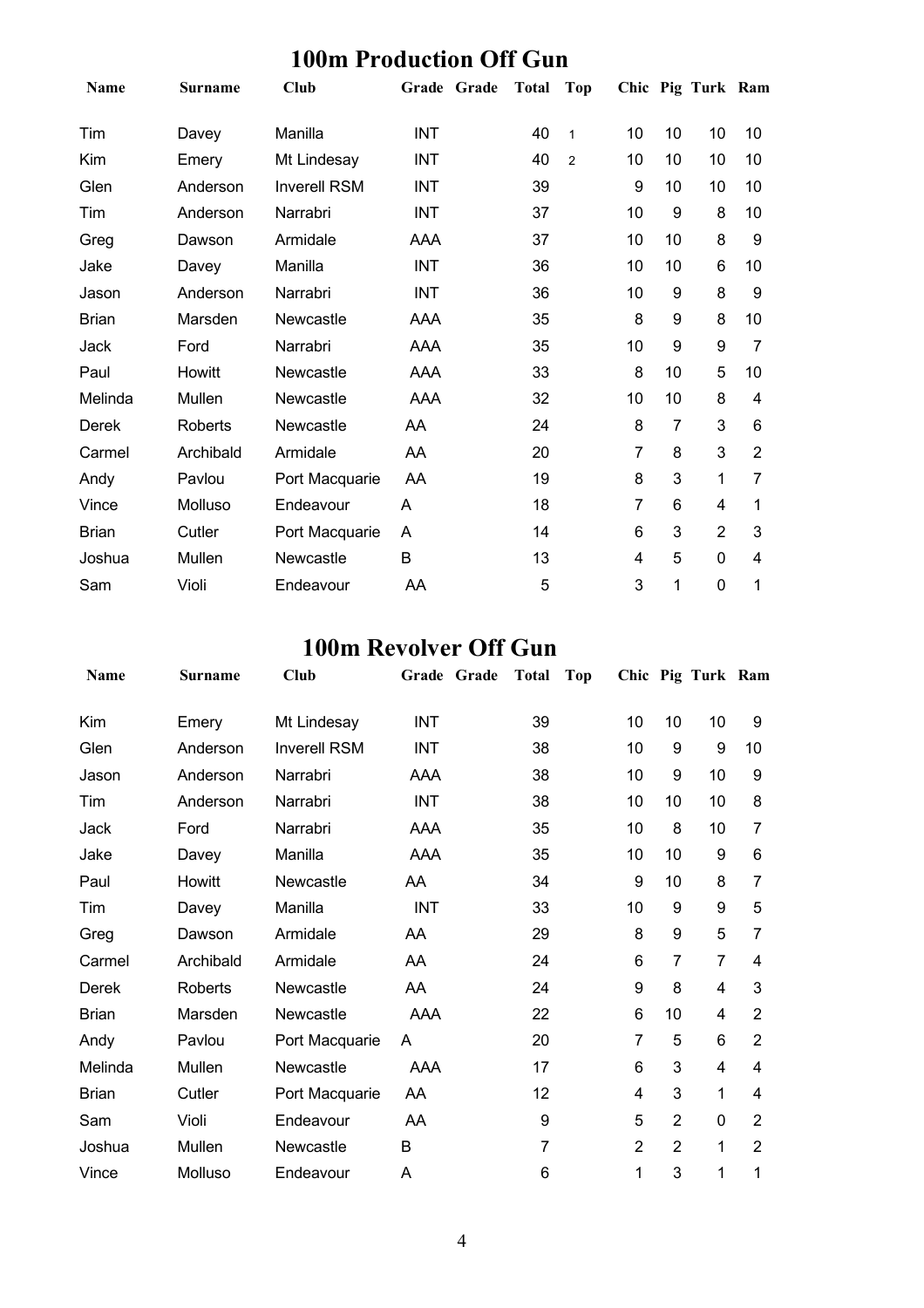| Name         | <b>Surname</b> | <b>Club</b>         | Grade Grade | <b>Total</b> | <b>Top</b>     |                |                         | Chic Pig Turk Ram |                |
|--------------|----------------|---------------------|-------------|--------------|----------------|----------------|-------------------------|-------------------|----------------|
| Tim          | Davey          | Manilla             | <b>INT</b>  | 29           | $\mathbf{1}$   | 10             | 10                      | 5                 | 4              |
| Jake         | Davey          | Manilla             | <b>INT</b>  | 29           | $\overline{2}$ | 7              | 10                      | 4                 | 8              |
| David        | Dewsbury       | Narrabri            | AAA         | 25           |                | 8              | 8                       | 5                 | 4              |
| Melinda      | Mullen         | Newcastle           | <b>INT</b>  | 24           |                | 9              | 8                       | 4                 | 3              |
| <b>Brian</b> | Marsden        | Newcastle           | AAA         | 22           |                | 7              | $\overline{\mathbf{4}}$ | 4                 | 7              |
| Greg         | Dawson         | Armidale            | AAA         | 22           |                | 6              | 7                       | 5                 | 4              |
| Jason        | Anderson       | Narrabri            | AAA         | 22           |                | 6              | 8                       | 4                 | 4              |
| Tim          | Anderson       | Narrabri            | <b>INT</b>  | 21           |                | 6              | 8                       | 4                 | 3              |
| Carmel       | Archibald      | Armidale            | AA          | 20           |                | 6              | 5                       | 4                 | 5              |
| Glen         | Anderson       | <b>Inverell RSM</b> | <b>INT</b>  | 20           |                | 6              | 6                       | 4                 | 4              |
| Kim          | Emery          | Mt Lindesay         | INT         | 20           |                | $\overline{7}$ | 8                       | $\overline{2}$    | 3              |
| Paul         | Howitt         | Newcastle           | A           | 18           |                | 5              | 8                       | 3                 | $\overline{2}$ |
| Jack         | Ford           | Narrabri            | AA          | 16           |                | 7              | 3                       | 3                 | 3              |
| <b>Derek</b> | <b>Roberts</b> | Newcastle           | A           | 8            |                | 2              | $\overline{2}$          | $\overline{2}$    | $\overline{2}$ |
| Andy         | Pavlou         | Port Macquarie      | Α           | 8            |                | 3              | 3                       | $\Omega$          | $\overline{2}$ |
| Sam          | Violi          | Endeavour           | AA          | 8            |                | 4              | $\overline{2}$          | 0                 | $\overline{2}$ |
| Vince        | Molluso        | Endeavour           | A           | 7            |                | 3              | 1                       | 0                 | 3              |
| Joshua       | Mullen         | Newcastle           | B           | 4            |                | 1              | $\overline{2}$          | $\mathbf{0}$      | 1              |
| <b>Brian</b> | Cutler         | Port Macquarie      | B           | 4            |                | 3              | 1                       | 0                 | 0              |

#### **100m Standing Off Gun**

# **100m Unlimited Off Gun**

| <b>Name</b>  | <b>Surname</b> | Club                | Grade      | Grade TotalTop Gun Chick Pig Turk Ram |                |    |                |                  |
|--------------|----------------|---------------------|------------|---------------------------------------|----------------|----|----------------|------------------|
| Jake         | Davey          | Manilla             | AAA        | 37                                    | 10             | 10 | $\overline{7}$ | 10               |
| Kim          | Emery          | Mt Lindesay         | <b>INT</b> | 36                                    | 10             | 10 | $\overline{7}$ | 9                |
| Tim          | Anderson       | Narrabri            | AAA        | 36                                    | 10             | 10 | 10             | 6                |
| Glen         | Anderson       | <b>Inverell RSM</b> | <b>INT</b> | 35                                    | 10             | 10 | 6              | $\boldsymbol{9}$ |
| Tim          | Davey          | Manilla             | <b>AAA</b> | 30                                    | 10             | 9  | 6              | 5                |
| Greg         | Dawson         | Armidale            | AA         | 27                                    | 8              | 8  | $\overline{7}$ | $\overline{4}$   |
| Jack         | Ford           | Narrabri            | AA         | 26                                    | 4              | 9  | $\overline{7}$ | $6\phantom{1}6$  |
| Melinda      | Mullen         | Newcastle           | AA         | 25                                    | 9              | 7  | 5              | $\overline{4}$   |
| Jason        | Anderson       | Narrabri            | AA         | 23                                    | $\overline{7}$ | 8  | 3              | 5                |
| Carmel       | Archibald      | Armidale            | A          | 21                                    | 5              | 7  | 6              | 3                |
| Derek        | Roberts        | Newcastle           | A          | 19                                    | 6              | 6  | 5              | $\overline{2}$   |
| Paul         | Howitt         | Newcastle           | AA         | 16                                    | 5              | 9  | 2              | $\mathbf 0$      |
| Andy         | Pavlou         | Port Macquarie      | A          | 15                                    | 3              | 6  | 1              | 5                |
| Joshua       | Mullen         | Newcastle           | B          | 9                                     | 1              | 5  | $\overline{2}$ | 1                |
| Vince        | Molluso        | Endeavour           | B          | 8                                     | 4              | 3  | 1              | $\mathbf 0$      |
| <b>Brian</b> | Cutler         | Port Macquarie      | A          | 8                                     | 0              | 1  | 1              | $\mathbf 0$      |
| Sam          | Violi          | Endeavour           | B          | $\overline{2}$                        | 1              | 1  | 0              | 0                |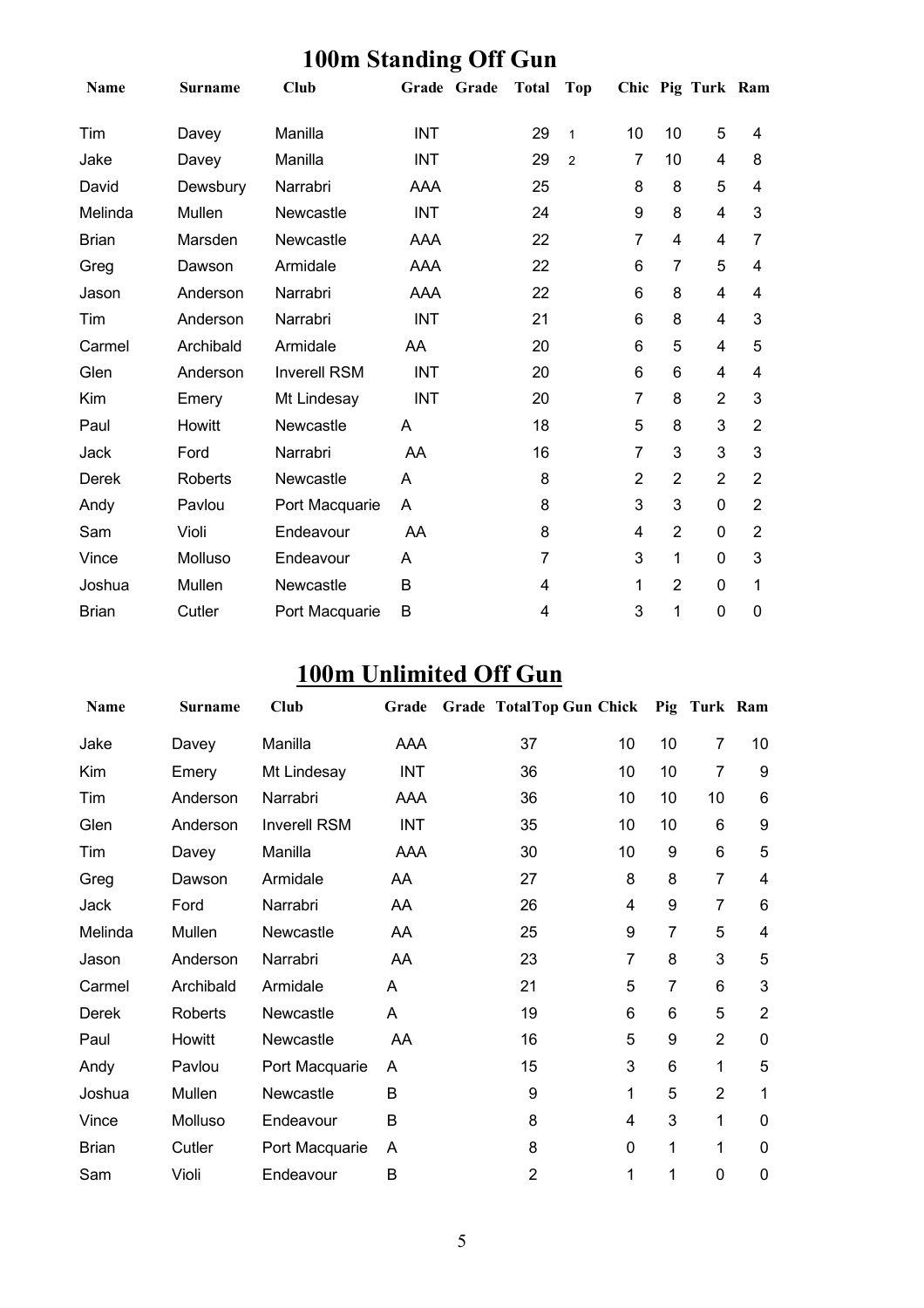|              |                | <b>Field Pistol Production Off Gun</b> |             |                     |    |                |                   |                |
|--------------|----------------|----------------------------------------|-------------|---------------------|----|----------------|-------------------|----------------|
| <b>Name</b>  | <b>Surname</b> | Club                                   | Grade Grade | <b>Total</b><br>Top |    |                | Chic Pig Turk Ram |                |
| Glen         | Anderson       | <b>Inverell RSM</b>                    | INT         | 33                  | 10 | 10             | 6                 | 7              |
| Jake         | Davey          | Manilla                                | INT         | 31                  | 8  | 9              | $\overline{7}$    | 7              |
| Tim          | Davey          | Manilla                                | <b>INT</b>  | 31                  | 10 | 9              | 6                 | 6              |
| Greg         | Dawson         | Armidale                               | AAA         | 27                  | 7  | 8              | 3                 | 9              |
| Tim          | Anderson       | Narrabri                               | <b>INT</b>  | 27                  | 8  | $\overline{7}$ | $\overline{7}$    | 5              |
| Melinda      | Mullen         | Newcastle                              | AAA         | 26                  | 9  | 5              | $\overline{7}$    | 5              |
| <b>Brian</b> | Marsden        | Newcastle                              | AAA         | 22                  | 6  | 8              | 3                 | 5              |
| Kim          | Emery          | Mt Lindesay                            | <b>INT</b>  | 22                  | 8  | 6              | 5                 | 3              |
| Jack         | Ford           | Narrabri                               | AAA         | 21                  | 5  | 8              | 3                 | 5              |
| Jason        | Anderson       | Narrabri                               | AA          | 19                  | 7  | 6              | 3                 | 3              |
| Paul         | Howitt         | Newcastle                              | AAA         | 17                  | 7  | 5              | 1                 | 4              |
| Carmel       | Archibald      | Armidale                               | AA          | 17                  | 8  | 4              | $\overline{2}$    | 3              |
| Andy         | Pavlou         | Port Macquarie                         | A           | 13                  | 5  | 4              | $\overline{2}$    | $\overline{2}$ |
| Derek        | <b>Roberts</b> | Newcastle                              | A           | 10                  | 5  | 4              | $\mathbf 0$       | 1              |
| <b>Brian</b> | Cutler         | Port Macquarie                         | B           | 7                   | 3  | 1              | $\overline{2}$    | 1              |
| Joshua       | Mullen         | Newcastle                              | B           | 3                   | 1  | 1              | $\mathbf 0$       | 1              |

# **Field Pistol Any Sight Off Gun**

| Name         | <b>Surname</b> | Club                | Grade Grade | <b>Total</b> | Top |    |                | Chic Pig Turk Ram |   |
|--------------|----------------|---------------------|-------------|--------------|-----|----|----------------|-------------------|---|
| Tim          | Davey          | Manilla             | <b>INT</b>  | 35           |     | 10 | 9              | 8                 | 8 |
| Glen         | Anderson       | <b>Inverell RSM</b> | <b>INT</b>  | 34           |     | 10 | 10             | 5                 | 9 |
| Jake         | Davey          | Manilla             | AAA         | 33           |     | 8  | 10             | 8                 | 7 |
| <b>Brian</b> | Marsden        | Newcastle           | AAA         | 29           |     | 9  | 9              | 6                 | 5 |
| Greg         | Dawson         | Armidale            | AAA         | 29           |     | 10 | 8              | 6                 | 5 |
| Kim          | Emery          | Mt Lindesay         | <b>INT</b>  | 27           |     | 5  | 7              | 8                 | 7 |
| Melinda      | Mullen         | Newcastle           | AAA         | 27           |     | 8  | 9              | 4                 | 6 |
| Tim          | Anderson       | Narrabri            | AAA         | 25           |     | 10 | $\overline{7}$ | 3                 | 5 |
| Jason        | Anderson       | Narrabri            | AA          | 25           |     | 8  | 9              | 5                 | 3 |
| Jack         | Ford           | Narrabri            | A           | 24           |     | 9  | 10             | $\overline{2}$    | 3 |
| Carmel       | Archibald      | Armidale            | AA          | 23           |     | 6  | 7              | 5                 | 5 |
| Paul         | Howitt         | Newcastle           | A           | 22           |     | 6  | 10             | 1                 | 5 |
| Andy         | Pavlou         | Port Macquarie      | B           | 14           |     | 6  | 3              | $\overline{2}$    | 3 |
| Derek        | Roberts        | Newcastle           | B           | 8            |     | 4  | 3              | 1                 | 0 |
| Joshua       | Mullen         | Newcastle           | B           | 3            |     | 1  | 0              | 1                 | 1 |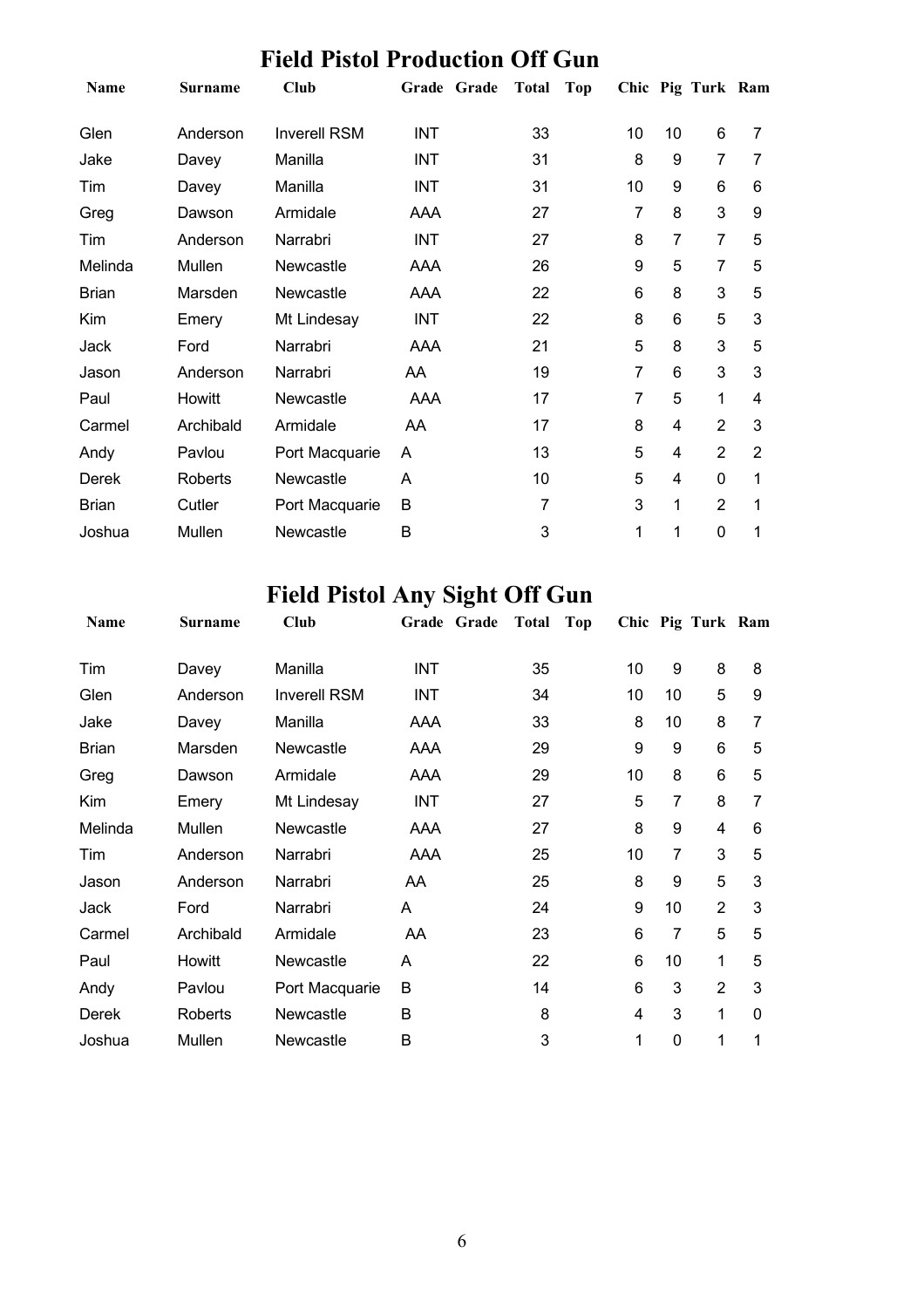## **100m Production**

| Name         |            | <b>Surname</b> | <b>Club</b>         | <b>Break</b> | Grade Total | <b>Shoot</b><br>Off | <b>Chick</b>   | Pig | Turk Ram       |                |
|--------------|------------|----------------|---------------------|--------------|-------------|---------------------|----------------|-----|----------------|----------------|
| Grade        | <b>INT</b> |                |                     |              |             |                     |                |     |                |                |
| Tim          |            | Davey          | Manilla             |              | 40          | $\mathbf 1$         | 10             | 10  | 10             | 10             |
| Kim          |            | Emery          | Mt Lindesay         |              | 40          | $\overline{2}$      | 10             | 10  | 10             | 10             |
| Glen         |            | Anderson       | <b>Inverell RSM</b> |              | 39          |                     | 9              | 10  | 10             | 10             |
| Tim          |            | Anderson       | Narrabri            |              | 37          |                     | 10             | 9   | 8              | 10             |
| Jake         |            | Davey          | Manilla             |              | 36          |                     | 10             | 10  | 6              | 10             |
| Jason        |            | Anderson       | Narrabri            |              | 36          |                     | 10             | 9   | 8              | 9              |
| Grade        | <b>AAA</b> |                |                     |              |             |                     |                |     |                |                |
| Greg         |            | Dawson         | Armidale            |              | 37          |                     | 10             | 10  | 8              | 9              |
| <b>Brian</b> |            | Marsden        | Newcastle           |              | 35          |                     | 8              | 9   | 8              | 10             |
| Jack         |            | Ford           | Narrabri            |              | 35          |                     | 10             | 9   | 9              | $\overline{7}$ |
| Paul         |            | Howitt         | Newcastle           |              | 33          |                     | 8              | 10  | 5              | 10             |
| Melinda      |            | Mullen         | Newcastle           |              | 32          |                     | 10             | 10  | 8              | 4              |
| Grade        | AA         |                |                     |              |             |                     |                |     |                |                |
| Derek        |            | <b>Roberts</b> | Newcastle           |              | 24          |                     | 8              | 7   | 3              | 6              |
| Carmel       |            | Archibald      | Armidale            |              | 20          |                     | $\overline{7}$ | 8   | 3              | $\overline{2}$ |
| Andy         |            | Pavlou         | Port Macquarie      |              | 19          |                     | 8              | 3   | $\mathbf{1}$   | $\overline{7}$ |
| Sam          |            | Violi          | Endeavour           |              | 5           |                     | 3              | 1   | 0              | 1              |
| Grade        | A          |                |                     |              |             |                     |                |     |                |                |
| Vince        |            | Molluso        | Endeavour           |              | 18          |                     | 7              | 6   | 4              | 1              |
| <b>Brian</b> |            | Cutler         | Port Macquarie      |              | 14          |                     | 6              | 3   | $\overline{2}$ | 3              |
| Grade        | B          |                |                     |              |             |                     |                |     |                |                |
| Joshua       |            | Mullen         | Newcastle           |              | 13          |                     | 4              | 5   | $\mathbf 0$    | 4              |

#### **100m Revolver**

| <b>Name</b>  | Surname    | Club                | <b>Grade Total Shoot</b><br><b>Off</b><br><b>Break</b> | Chick | Pig | Turk Ram |    |
|--------------|------------|---------------------|--------------------------------------------------------|-------|-----|----------|----|
| Grade        | <b>INT</b> |                     |                                                        |       |     |          |    |
| Kim          | Emery      | Mt Lindesay         | 39                                                     | 10    | 10  | 10       | 9  |
| Glen         | Anderson   | <b>Inverell RSM</b> | 38                                                     | 10    | 9   | 9        | 10 |
| Tim          | Anderson   | Narrabri            | 38                                                     | 10    | 10  | 10       | 8  |
| Tim          | Davey      | Manilla             | 33                                                     | 10    | 9   | 9        | 5  |
| Grade        | AAA        |                     |                                                        |       |     |          |    |
| Jason        | Anderson   | Narrabri            | 38                                                     | 10    | 9   | 10       | 9  |
| Jack         | Ford       | Narrabri            | 35                                                     | 10    | 8   | 10       | 7  |
| Jake         | Davey      | Manilla             | 35                                                     | 10    | 10  | 9        | 6  |
| <b>Brian</b> | Marsden    | Newcastle           | 22                                                     | 6     | 10  | 4        | 2  |
| Melinda      | Mullen     | Newcastle           | 17                                                     | 6     | 3   | 4        | 4  |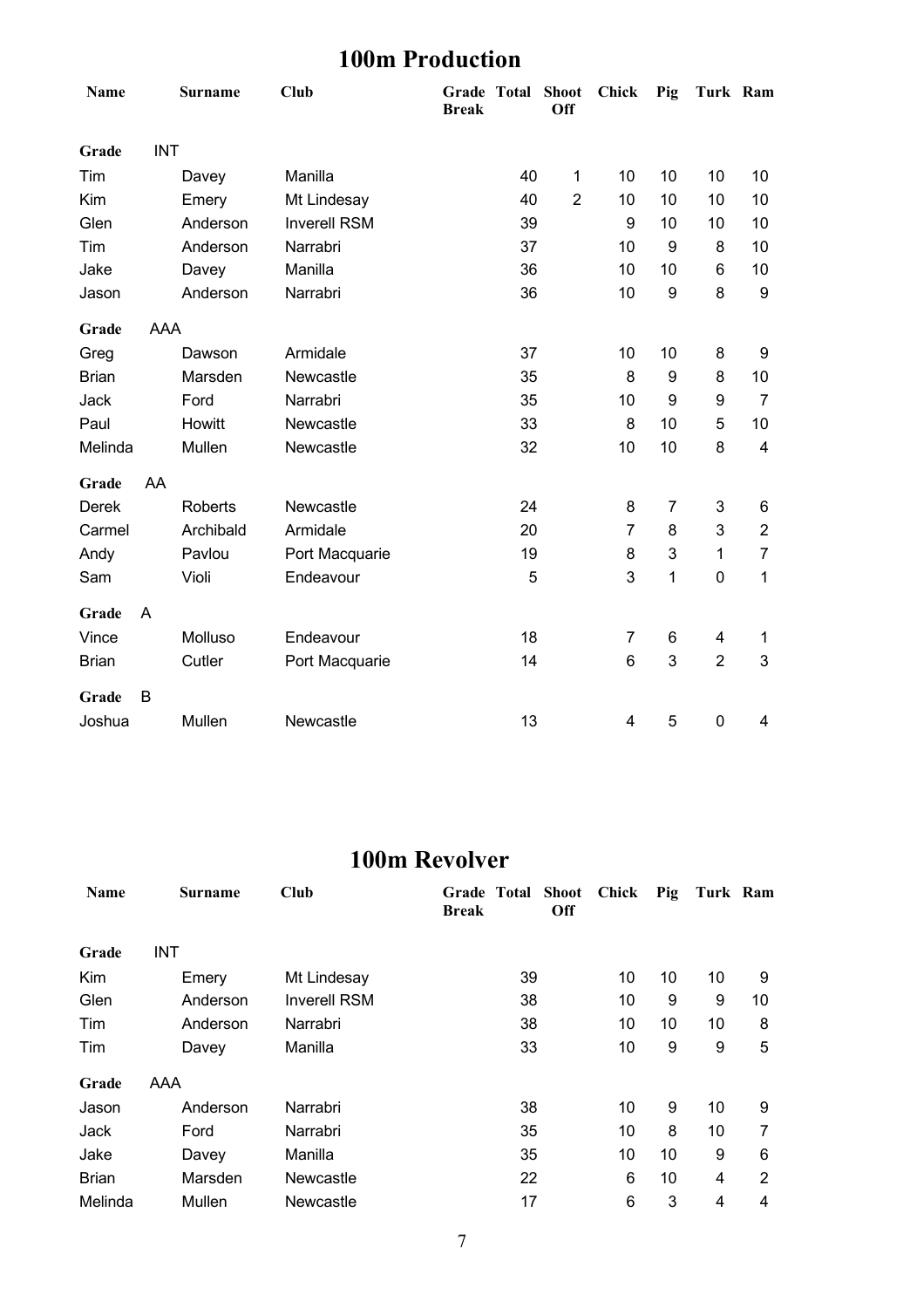| Grade        | AA |                |                |    |   |                |              |                |
|--------------|----|----------------|----------------|----|---|----------------|--------------|----------------|
| Paul         |    | <b>Howitt</b>  | Newcastle      | 34 | 9 | 10             | 8            | 7              |
| Greg         |    | Dawson         | Armidale       | 29 | 8 | 9              | 5            | 7              |
| Carmel       |    | Archibald      | Armidale       | 24 | 6 | 7              | 7            | 4              |
| <b>Derek</b> |    | <b>Roberts</b> | Newcastle      | 24 | 9 | 8              | 4            | 3              |
| <b>Brian</b> |    | Cutler         | Port Macquarie | 12 | 4 | 3              | $\mathbf{1}$ | 4              |
| Sam          |    | Violi          | Endeavour      | 9  | 5 | $\overline{2}$ | 0            | $\overline{2}$ |
| Grade        | A  |                |                |    |   |                |              |                |
| Andy         |    | Pavlou         | Port Macquarie | 20 | 7 | 5              | 6            | 2              |
| Vince        |    | Molluso        | Endeavour      | 6  | 1 | 3              | 1            | 1              |
| Grade        | B  |                |                |    |   |                |              |                |
| Joshua       |    | Mullen         | Newcastle      | 7  | 2 | 2              | 1            | 2              |

# **100m Standing**

| Name         |            | <b>Surname</b> | <b>Club</b>         | <b>Break</b> | <b>Grade Total Shoot</b> | <b>Off</b> | <b>Chick</b>   | Pig            | Turk Ram                |                           |
|--------------|------------|----------------|---------------------|--------------|--------------------------|------------|----------------|----------------|-------------------------|---------------------------|
| Grade        | <b>INT</b> |                |                     |              |                          |            |                |                |                         |                           |
| Jake         |            | Davey          | Manilla             |              | 29                       |            | $\overline{7}$ | 10             | 4                       | 8                         |
| Tim          |            | Davey          | Manilla             |              | 29                       |            | 10             | 10             | 5                       | 4                         |
| Melinda      |            | Mullen         | Newcastle           |              | 24                       |            | 9              | 8              | $\overline{\mathbf{4}}$ | $\mathbf{3}$              |
| Tim          |            | Anderson       | Narrabri            |              | 21                       |            | 6              | 8              | 4                       | 3                         |
| Glen         |            | Anderson       | <b>Inverell RSM</b> |              | 20                       |            | 6              | 6              | 4                       | $\overline{\mathbf{4}}$   |
| Kim          |            | Emery          | Mt Lindesay         |              | 20                       |            | $\overline{7}$ | 8              | $\overline{2}$          | 3                         |
| Grade        | AAA        |                |                     |              |                          |            |                |                |                         |                           |
| David        |            | Dewsbury       | Narrabri            |              | 25                       |            | 8              | 8              | 5                       | 4                         |
| <b>Brian</b> |            | Marsden        | Newcastle           |              | 22                       |            | $\overline{7}$ | 4              | 4                       | $\overline{7}$            |
| Greg         |            | Dawson         | Armidale            |              | 22                       |            | 6              | $\overline{7}$ | 5                       | $\overline{\mathbf{4}}$   |
| Jason        |            | Anderson       | Narrabri            |              | 22                       |            | 6              | 8              | $\overline{4}$          | $\overline{\mathbf{4}}$   |
| Grade        | AA         |                |                     |              |                          |            |                |                |                         |                           |
| Carmel       |            | Archibald      | Armidale            |              | 20                       |            | 6              | 5              | 4                       | $\overline{5}$            |
| Jack         |            | Ford           | Narrabri            |              | 16                       |            | $\overline{7}$ | 3              | 3                       | $\ensuremath{\mathsf{3}}$ |
| Sam          |            | Violi          | Endeavour           |              | 8                        |            | 4              | $\overline{2}$ | $\mathbf 0$             | $\overline{2}$            |
| Grade        | A          |                |                     |              |                          |            |                |                |                         |                           |
| Paul         |            | Howitt         | Newcastle           |              | 18                       |            | 5              | 8              | 3                       | $\overline{2}$            |
| <b>Derek</b> |            | <b>Roberts</b> | Newcastle           |              | 8                        |            | $\overline{2}$ | $\overline{2}$ | $\overline{2}$          | $\overline{2}$            |
| Andy         |            | Pavlou         | Port Macquarie      |              | 8                        |            | 3              | 3              | 0                       | $\sqrt{2}$                |
| Vince        |            | Molluso        | Endeavour           |              | $\overline{7}$           |            | 3              | 1              | $\mathbf 0$             | 3                         |
| Grade        | B          |                |                     |              |                          |            |                |                |                         |                           |
| Joshua       |            | Mullen         | Newcastle           |              | 4                        |            | 1              | $\overline{2}$ | 0                       | 1                         |
| <b>Brian</b> |            | Cutler         | Port Macquarie      |              | 4                        |            | 3              | $\mathbf{1}$   | $\mathbf 0$             | $\mathbf 0$               |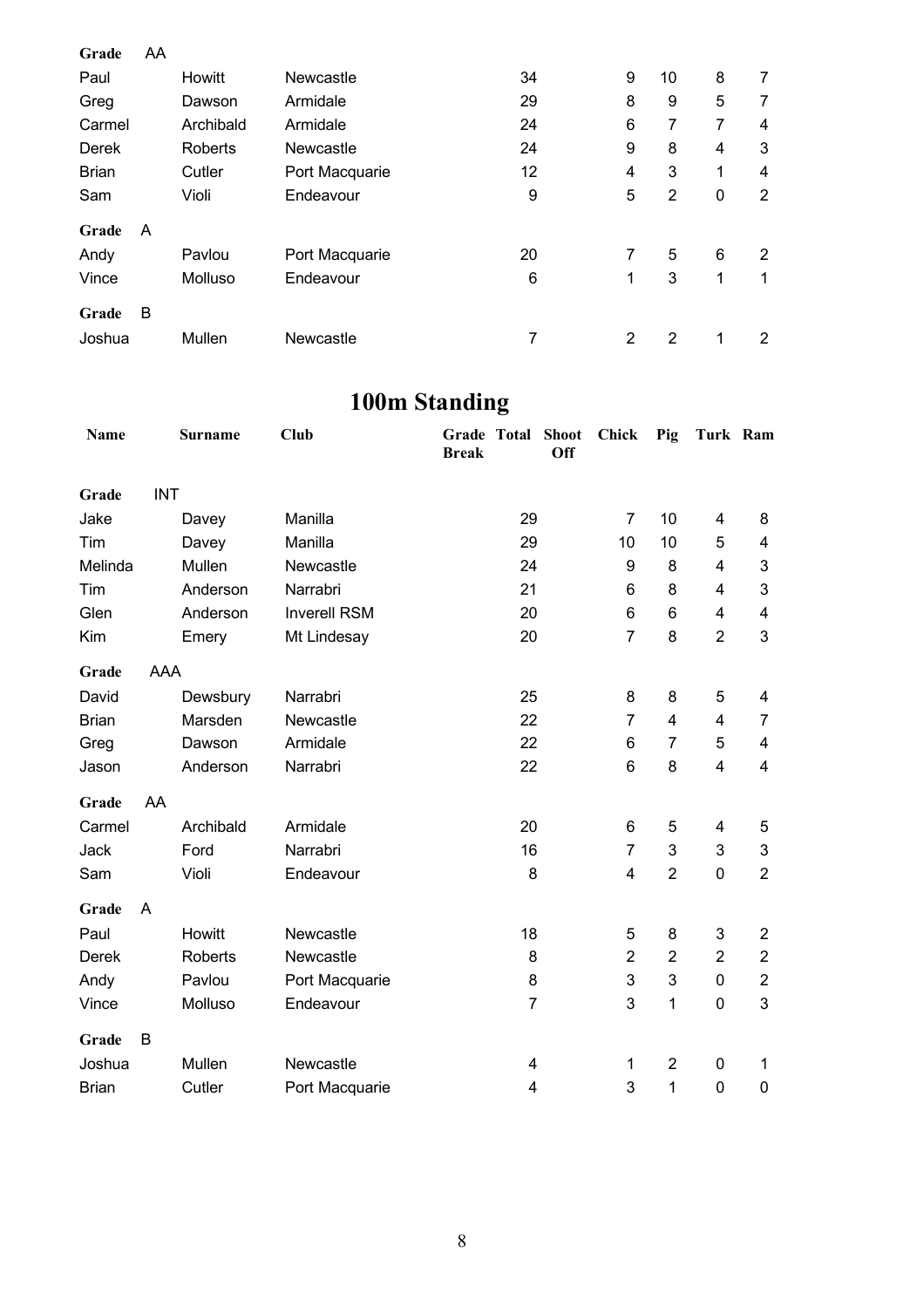## **100m Unlimited**

| Name         |            | <b>Surname</b> | <b>Club</b>         | Grade<br><b>Break</b> | Total            | <b>Shoot</b><br>Off | Chick            |                  | Pig Turk Ram   |                         |
|--------------|------------|----------------|---------------------|-----------------------|------------------|---------------------|------------------|------------------|----------------|-------------------------|
| Grade        | <b>INT</b> |                |                     |                       |                  |                     |                  |                  |                |                         |
| Kim          |            | Emery          | Mt Lindesay         |                       | 36               |                     | 10               | 10               | $\overline{7}$ | 9                       |
| Glen         |            | Anderson       | <b>Inverell RSM</b> |                       | 35               |                     | 10               | 10               | $\,6$          | $\boldsymbol{9}$        |
| Grade        | AAA        |                |                     |                       |                  |                     |                  |                  |                |                         |
| Jake         |            | Davey          | Manilla             |                       | 37               |                     | 10               | 10               | 7              | 10                      |
| Tim          |            | Anderson       | Narrabri            |                       | 36               |                     | 10               | 10               | 10             | 6                       |
| Tim          |            | Davey          | Manilla             |                       | 30               |                     | 10               | $\boldsymbol{9}$ | $\,6$          | 5                       |
| Grade        | AA         |                |                     |                       |                  |                     |                  |                  |                |                         |
| Greg         |            | Dawson         | Armidale            |                       | 27               |                     | 8                | 8                | 7              | 4                       |
| Jack         |            | Ford           | Narrabri            |                       | 26               |                     | 4                | $\boldsymbol{9}$ | $\overline{7}$ | 6                       |
| Melinda      |            | Mullen         | Newcastle           |                       | 25               |                     | 9                | $\overline{7}$   | 5              | $\overline{\mathbf{4}}$ |
| Jason        |            | Anderson       | Narrabri            |                       | 23               |                     | $\overline{7}$   | 8                | 3              | $\mathbf 5$             |
| Paul         |            | Howitt         | Newcastle           |                       | 16               |                     | 5                | 9                | $\overline{2}$ | $\mathbf 0$             |
| Grade        | A          |                |                     |                       |                  |                     |                  |                  |                |                         |
| Carmel       |            | Archibald      | Armidale            |                       | 21               |                     | 5                | $\overline{7}$   | 6              | 3                       |
| <b>Derek</b> |            | <b>Roberts</b> | Newcastle           |                       | 19               |                     | 6                | 6                | 5              | $\overline{2}$          |
| Andy         |            | Pavlou         | Port Macquarie      |                       | 15               |                     | 3                | $6\phantom{1}6$  | 1              | 5                       |
| <b>Brian</b> |            | Cutler         | Port Macquarie      |                       | 8                |                     | $\boldsymbol{0}$ | 1                | 1              | $\mathbf 0$             |
| Grade        | B          |                |                     |                       |                  |                     |                  |                  |                |                         |
| Joshua       |            | Mullen         | Newcastle           |                       | $\boldsymbol{9}$ |                     | 1                | 5                | $\overline{2}$ | $\mathbf 1$             |
| Vince        |            | Molluso        | Endeavour           |                       | 8                |                     | 4                | 3                | 1              | 0                       |
| Sam          |            | Violi          | Endeavour           |                       | $\overline{2}$   |                     | 1                | 1                | $\mathbf 0$    | $\pmb{0}$               |

#### **Field Pistol Production**

| Name         | <b>Surname</b> | Club                | <b>Grade Total Shoot</b><br>Off<br><b>Break</b> | Chick | Pig | Turk Ram |   |
|--------------|----------------|---------------------|-------------------------------------------------|-------|-----|----------|---|
| Grade        | <b>INT</b>     |                     |                                                 |       |     |          |   |
| Glen         | Anderson       | <b>Inverell RSM</b> | 33                                              | 10    | 10  | 6        | 7 |
| Jake         | Davey          | Manilla             | 31                                              | 8     | 9   | 7        | 7 |
| Tim          | Davey          | Manilla             | 31                                              | 10    | 9   | 6        | 6 |
| Tim          | Anderson       | Narrabri            | 27                                              | 8     | 7   | 7        | 5 |
| Kim          | Emery          | Mt Lindesay         | 22                                              | 8     | 6   | 5        | 3 |
| Grade        | AAA            |                     |                                                 |       |     |          |   |
| Greg         | Dawson         | Armidale            | 27                                              | 7     | 8   | 3        | 9 |
| Melinda      | Mullen         | Newcastle           | 26                                              | 9     | 5   | 7        | 5 |
| <b>Brian</b> | Marsden        | Newcastle           | 22                                              | 6     | 8   | 3        | 5 |
| Jack         | Ford           | Narrabri            | 21                                              | 5     | 8   | 3        | 5 |
| Paul         | Howitt         | Newcastle           | 17                                              | 7     | 5   | 1        | 4 |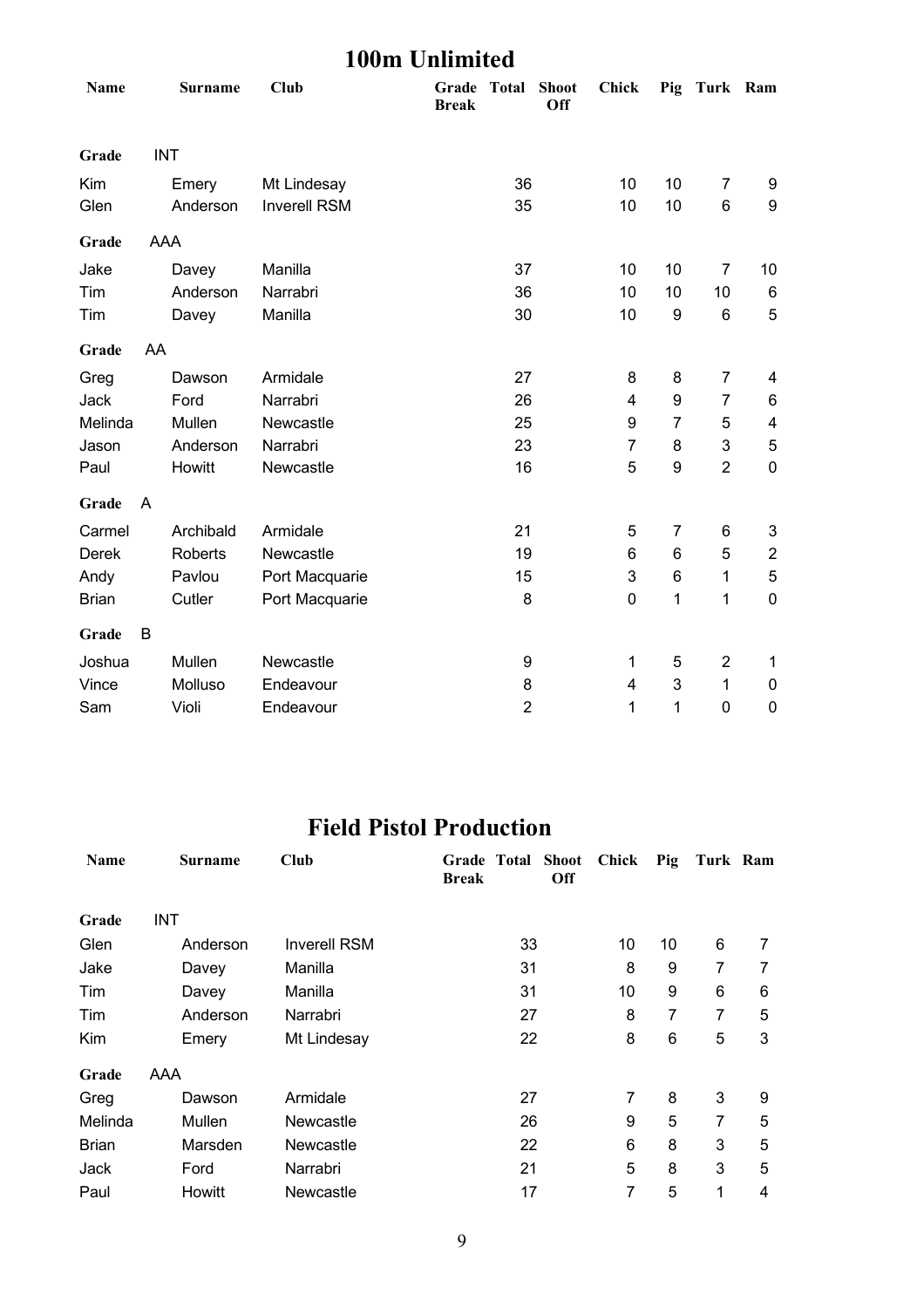| Grade        | AA |                |                  |    |   |   |   |   |
|--------------|----|----------------|------------------|----|---|---|---|---|
| Jason        |    | Anderson       | Narrabri         | 19 | 7 | 6 | 3 | 3 |
| Carmel       |    | Archibald      | Armidale         | 17 | 8 | 4 | 2 | 3 |
| Grade        | A  |                |                  |    |   |   |   |   |
| Andy         |    | Pavlou         | Port Macquarie   | 13 | 5 | 4 | 2 | 2 |
| Derek        |    | <b>Roberts</b> | <b>Newcastle</b> | 10 | 5 | 4 | 0 | 1 |
| Grade        | B  |                |                  |    |   |   |   |   |
| <b>Brian</b> |    | Cutler         | Port Macquarie   | 7  | 3 | 1 | 2 | 1 |
| Joshua       |    | Mullen         | Newcastle        | 3  | 1 | 1 | 0 | 1 |
|              |    |                |                  |    |   |   |   |   |

# **Field Pistol Any Sight**

| <b>Name</b>  |            | <b>Surname</b> | <b>Club</b>         | Grade Total<br><b>Break</b> |    | <b>Shoot</b><br><b>Off</b> | <b>Chick</b> | Pig              | Turk Ram       |                  |
|--------------|------------|----------------|---------------------|-----------------------------|----|----------------------------|--------------|------------------|----------------|------------------|
| Grade        | <b>INT</b> |                |                     |                             |    |                            |              |                  |                |                  |
| Tim          |            | Davey          | Manilla             |                             | 35 |                            | 10           | 9                | 8              | 8                |
| Glen         |            | Anderson       | <b>Inverell RSM</b> |                             | 34 |                            | 10           | 10               | 5              | $\boldsymbol{9}$ |
| Kim          |            | Emery          | Mt Lindesay         |                             | 27 |                            | 5            | $\overline{7}$   | 8              | $\overline{7}$   |
| Grade        | AAA        |                |                     |                             |    |                            |              |                  |                |                  |
| Jake         |            | Davey          | Manilla             |                             | 33 |                            | 8            | 10               | 8              | 7                |
| <b>Brian</b> |            | Marsden        | Newcastle           |                             | 29 |                            | 9            | 9                | 6              | 5                |
| Greg         |            | Dawson         | Armidale            |                             | 29 |                            | 10           | 8                | 6              | $\mathbf 5$      |
| Melinda      |            | Mullen         | Newcastle           |                             | 27 |                            | 8            | 9                | $\overline{4}$ | $6\phantom{1}6$  |
| Tim          |            | Anderson       | Narrabri            |                             | 25 |                            | 10           | $\overline{7}$   | 3              | 5                |
| Grade        | AA         |                |                     |                             |    |                            |              |                  |                |                  |
| Jason        |            | Anderson       | Narrabri            |                             | 25 |                            | 8            | $\boldsymbol{9}$ | 5              | $\mathfrak{B}$   |
| Carmel       |            | Archibald      | Armidale            |                             | 23 |                            | 6            | $\overline{7}$   | 5              | 5                |
| Grade        | A          |                |                     |                             |    |                            |              |                  |                |                  |
| Jack         |            | Ford           | Narrabri            |                             | 24 |                            | 9            | 10               | $\overline{2}$ | 3                |
| Paul         |            | Howitt         | Newcastle           |                             | 22 |                            | 6            | 10               | $\mathbf 1$    | 5                |
| Grade        | B          |                |                     |                             |    |                            |              |                  |                |                  |
| Andy         |            | Pavlou         | Port Macquarie      |                             | 14 |                            | 6            | 3                | $\overline{2}$ | 3                |
| Derek        |            | <b>Roberts</b> | Newcastle           |                             | 8  |                            | 4            | 3                | $\mathbf{1}$   | $\mathbf 0$      |
| Joshua       |            | Mullen         | Newcastle           |                             | 3  |                            | 1            | $\pmb{0}$        | 1              | 1                |